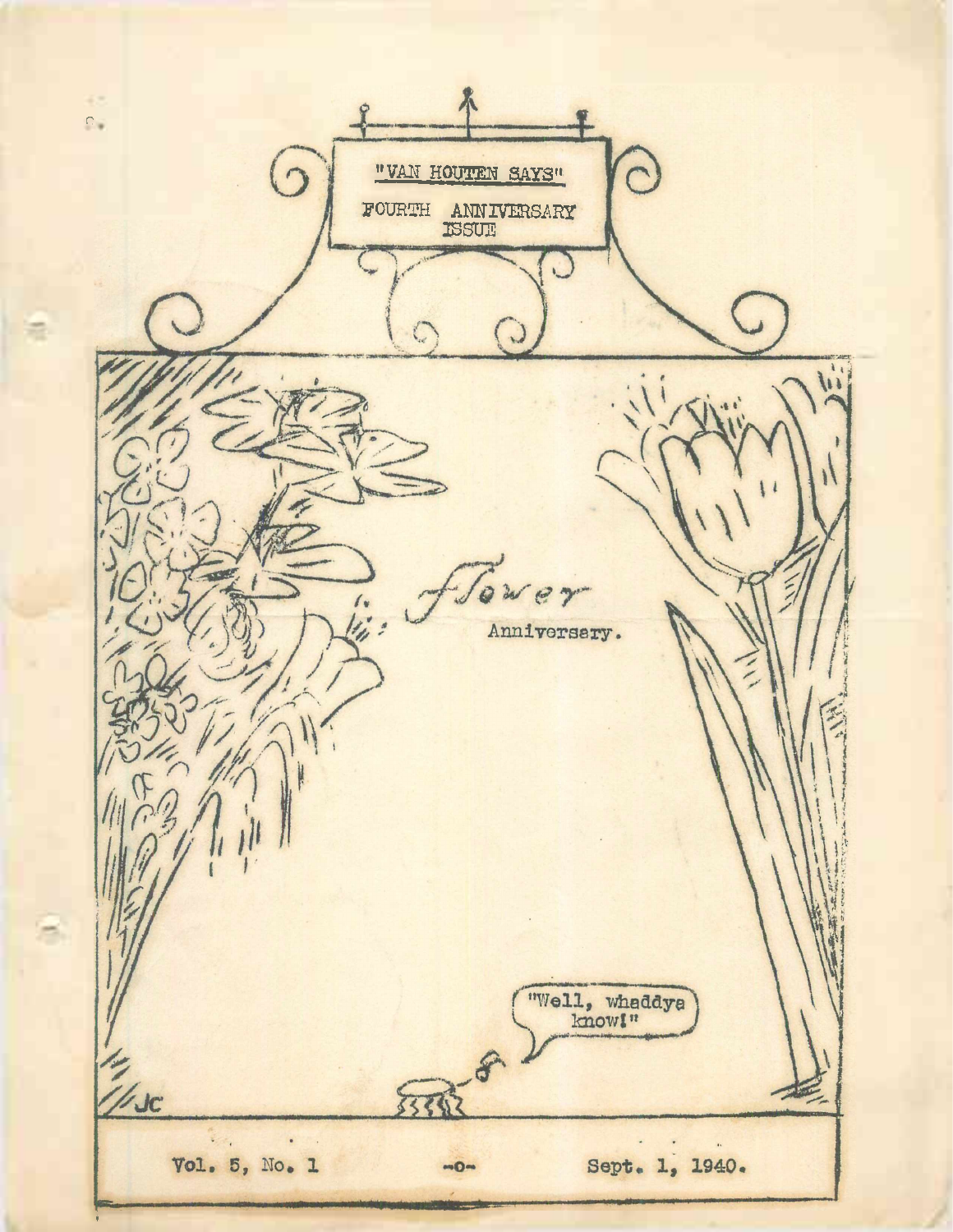## STUFF

I can't believe it! With this issue, VHS goes into its fifth v. ume; "VHS, which started as a one-page, carbon copied give-away back i. 1936. Nothing could have then induced me to believe then that people would actually enjoy and pay for what I could give them, but it happe, ed, and we're now e successful subscription magazine.

We have come a long way since that first "dirty sheet of paper", we have come a long way since that like "dirty sheet of paper"<br>and still we are at the bottom of the ladder. I have realized right along, of course, that one sheet of paper does not constitute a stf. fan mag which many people will read, and those of you who have supported me have not only my sincere thanks, but my sympathy as well. Even the mere technicalities, mimeographing, typing, etc., have been handled in <sup>a</sup> lax and sloppy manner. The art week, due to the novelty of the medium to Mr. Cadrell, and our lack of proper equipment, has not been so good. Certainly not as good as it should have been, hoting that Jack has produced "SPACEWAY'S" best-liked covertto date.

I am not going to promise you that VHS will henceforth appear with 20 pages per issue, super-mims ing, and all the rest of the trimwith ab pages per issue, super-mings ing, and sil the rest of the triangle. will make. Heretofore(and probably at times hereafter) the purse has been quite empty, and I have been glad to put out even a two-page affeir. In such cases, you will have to bear with me, and hope for better eir. In such cases, you will have to bear with me, and hope for bette a budget balanced precisely upon the zero mark.

Which brings us up to date. This issue, I hope, will come as a p pleasant surprise. Let's hear what you think of it in any case.

Don't forget that the membership list of the INTELLECTUAL BROTHER-HOOD OF PRO-SCIENTISTS is open. All you need is you r confidence in science and a thin dime. While we're not going to change the world overnight, or anything like that, we certainly do not intend to sit back any longer and watch science and science-fiction be twisted to say things which are against themselves. If you have the courage to back up your PRO-SCIENTIFIC convictions, we want you in the IBP.

P.S. - Th <sup>e</sup> dime is not <sup>a</sup> membership fee, but <sup>a</sup> fund which will be used to defray pre-organization expenses. No attempt to elect officers or adopt <sup>a</sup> constitution will be made until we have at least <sup>50</sup> members. If you plan'to add your name to the membership role "of the IBP, NOW is the time. Do not hesitate to BE <sup>A</sup> PRO-SCIENTISTI

Subscript ions which expire with this issue are: Lee Blatt, Jos. Gilbert, and Harry Schmarje. Prompt renewal would be appreciated.

**'Art work** in this issue was done by Paterson's **fen artist, Jack Oad**rell. Jack's drawings are an issuely feature of VHS and the SCIENCE FICTION FORWARD, the fan mag with a purpose.

VAN HOUTEN SAYS, published sporadically by Ray Van Houten, 26 Seeley ' St., Paterson, N. J. 3 issues for  $10\%$ . No literary material required. Exchange subscriptions respectfully soldcited.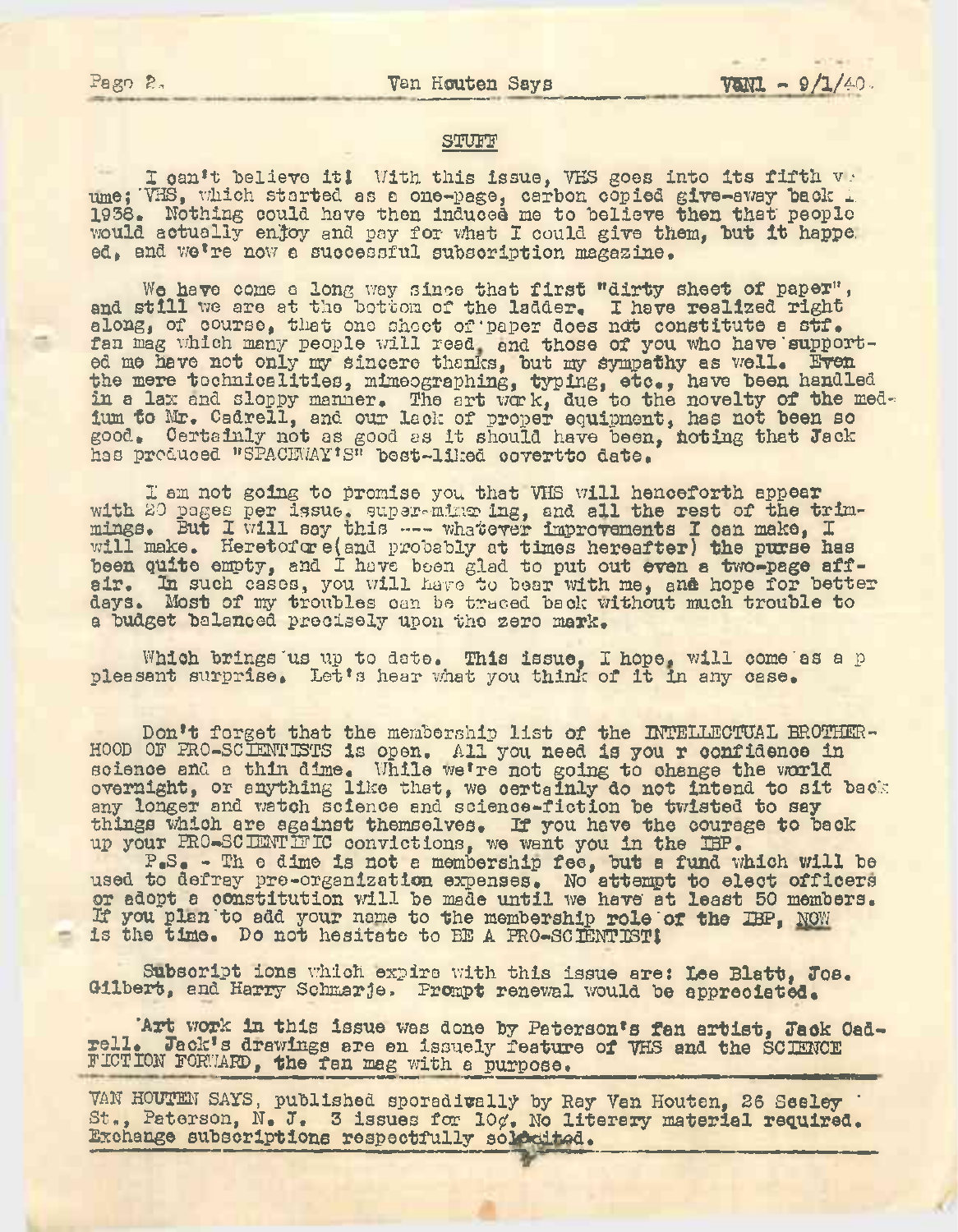Congratulations to Editor Reiss for the new artist for "Planet", Rosenthal. 1 enjoy his work fully as much as the inimitable Bok's. and I am of the opinion that his style of illustrating is more suited to science-ficuion than the more macabre presentation of "Astonishing-" protege. Bok's place is in weird fiction(and without a doubt there ia place there for him), but science-fiction is out of tune with his super-imaginative character.<br>While handing out the credit lines, it would certainly be approp-

riate to mention that Ray Bradbury was the boy who talked the editors into giving Bok his chance. The fact that Bok would have emerged into the field willy-nilly does net detract in my mind from the commendable spirit shown by Bradbuty in his crusade for a fellow fan. More fan talent would fructify if the fans themselves were a little more spirited<br>ent would fructify if the fans themselves were a little more spirited in their praises of fan fiction, illustrations, and fan mags. It hurts no one to give the other fellow <sup>a</sup> boost whenever you can.

I know for a fact that therebare several fan mag editors who are very ansious for an editorial post on one of theppro mags, but none of them can get a look-in. Also fans by the hundreds have been submitting material for <sup>a</sup> good many years and have failed to click, not because their stu ff was not good enough(it couldn't have been as bad as some of the "professional's" work), but because the editors believe that a story written by a familiar name will be accepted beforehand as bonafide, where a nobody will fall flat because he is a nobody.

Where a hobody will fall that because he is a hobody.<br>The editors will tell you, and their dupes will sagaciously verify their words, that "all manuscripts are judged solely on their merits, and 'big names' do not influence the decision". They neglect to mention the fact that she "big name" constitutes 51% of the "merit" in their eyes.

**Tb** is not accidental that'Tour authors write one third of **the** science-fiction which appears from month to month. These authors do not appear so fluently because they are the four best authors in the field. Editors are notoriously the poorest gamblers in the world. They must have what they consider;a "sure thing", so they buy all the stuff that these "masters" turn out. On the basis of past performances, these **four out** hors are most apt to turn out an average story, and that's all ye ed asks for.

And that. of course, with notable exceptions, accounts for the general scaliness of science-fiction today. If science-fiction editors were doing the best they could, and judging manuscripts solely on their were doing the bost they could, and judging manuscripts solely on the<br>merits, it would be editorial suicide to print such tripe as "Volcano Slaves of Mu", and "The Triumph of Captain Future".

s or mu", and "The Triumph of Captain Future".<br>The solution of the difficulty lies as I see it with the fans. They are the articulate audience and should be able to do much toward they are the articulate audience and should be able to do much tow<br>whe ousting of the kakistocraoy. But they must do it, and not let the odstring of the Kakistocracy. But they must do it, and dot let ambition. Many of the evils existing today would never have reached the peaks they have if we fans had concerted in denunciation of them. We all want better science-fiction, we all know what is wrong with the science-fiction we get each month, and we all know what must be done to gain our ends. So why not do it?

The overtures to the PRO-SCIENCE campaign have been quite as good bs' could have been asked. The IBP has'14 cohorts signed aid sealed eway with more mail arriving every day. Seemingly the fans realize the paramount importance of this thing, and ere planning to get behind the movement in toto. Statements of accord and support have come from all  $\frac{1}{\sqrt{2}}$  and  $\frac{1}{\sqrt{2}}$  and  $\frac{1}{\sqrt{2}}$  and  $\frac{1}{\sqrt{2}}$  and  $\frac{1}{\sqrt{2}}$  and  $\frac{1}{\sqrt{2}}$  on  $\frac{1}{\sqrt{2}}$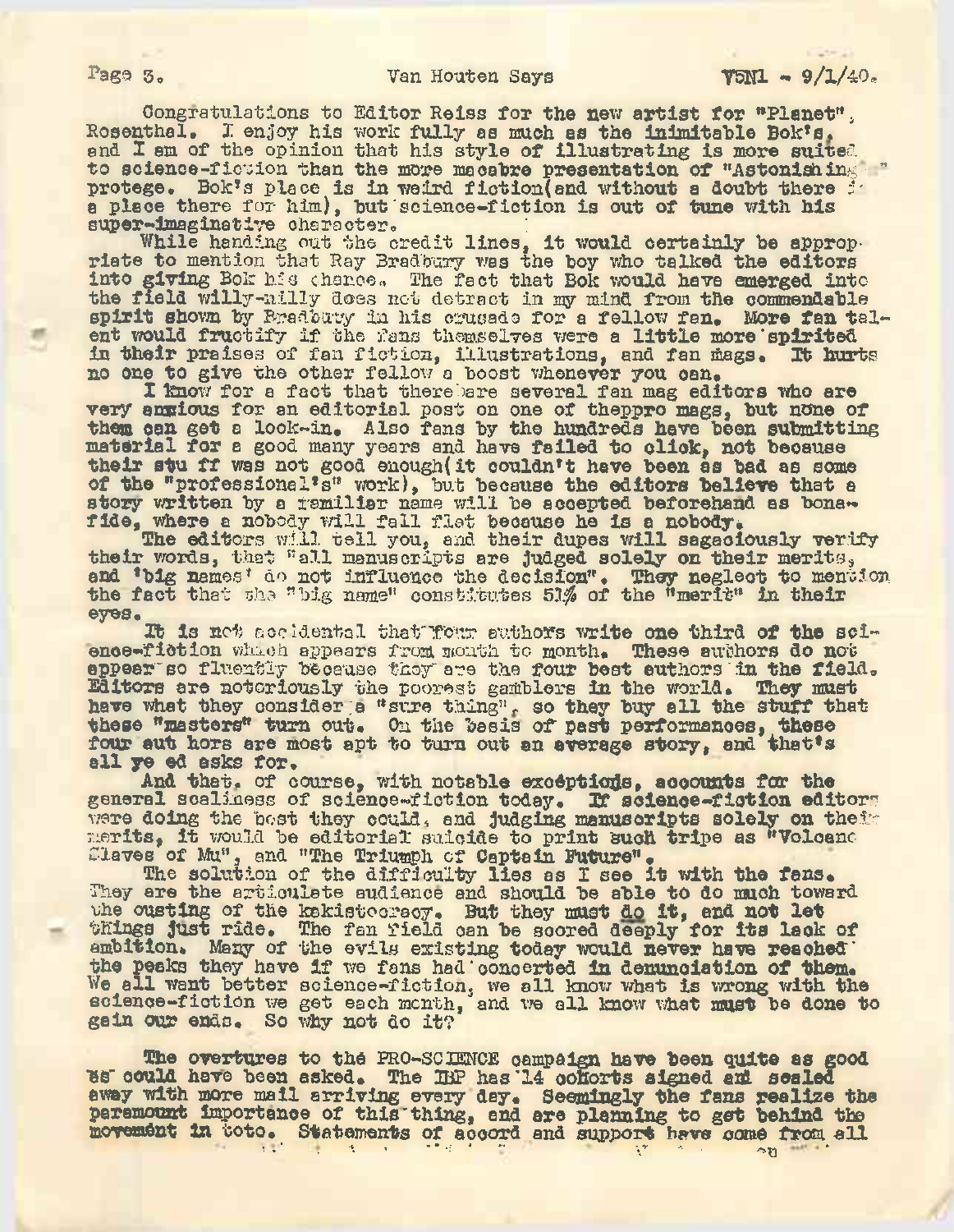sides', and. it would seem that science-fiction has at last awoke to its own importance. Nothing short of a blitzkreig can possibly stop us, and woe to the errant blitzkreiger who tries!

As was expected, wails of plush-lined protests were heard from po As was expected, walls of plush-lined protests were heard from rear of having the deadly label of ANTI-SCIENTIST slappedaaoross their pusses, but you could see 'em wriggle, all right.

s, but you could see 'em wriggle. all right.<br>It's funny how things suddenly light up when the issues in a mudd led-up affair finally emerge from the chaos. People you would have trees ed with your life abruptly become your worst enemies, and guys you have always looked upon as hare-brained numbshulls become paragons of wisdom. It has been like that in the case present. My scientifictional perspect ive has shifted many degrees since the Dark Ages of 1957, and not all of the change has made me happier. The near-treeson of one fan in par or the change has made me happier. The near-treason or one ran in particular gave me probably the greatest shock, because it was so damn unexpected. A respected correspondent, on whom I had counted as "in" from the start, whote me the following line: ''The truth is, Ray? (he rrom the start, whose me the rollowing line: "The wrote) that I can't support you in this movement."

I will not mention his name, for I fear to place him in a comprimeteral value of  $\frac{1}{2}$ ising position. I am convinced that he has let minor issues oloud hivision, and does not really believe that he can't support this movement I hope and expect his speedy return to the fold.

Dr. John D. Clark also wrote me a letter. He stated that he does not agree with the "Pledge of the PRO-SCIENTIST" in the matter of the scientific slaughter of homo sap by homo sap. He is, he states also, scientific slaughter of homo sap by homo sap. He is, he states als<br>all in favor of selling those destroyers to England, and if it were possible, to equip each with a doath ray machine. Just what the connpossible, to equip each vital a death ray machine. Just

Hitler's use of refined methods of bringing about the demise of all and divers opponents on the field and at home was a rank, calemitout and positively Unjustifiable perversion of the sciences of chemistry and aeronautics, England's use of airplanes and explosives in the defence of herself was obligatory. She had no choice. You do not perverscience when you use it to defend yourself against a perverter of science when you use it to defend yourself against a perverter of science and hence, Dr, Clark, your last objection to the pledge has been removed. I confidently await your dime.

It is very easy to fall into misconceptions of world events such as the one which I have just clarified for the good doctor. Make sure, all of you, that you know exactly what both you and I are talking about before you draw any conclusions on this matter of PRO-and ANTI-SCIENCE. As I have reiterated many times, I am willing, even anxious, to answer all queries to the best of my ability provided return postage is included. If anything is bothering you, won't you please consult me? I am 'n earnest in this crusade for science-fiction, "and nothing will be too great an effort to convince you that I am right. I believe that if fandom accepts whole-heartedly which I have outlined, science-fiotiOn, science, and the world at large will be augmented and benefitted. It's certainly a goal to try for, isn't it?

Sammy Moskowitz has in his possession <sup>a</sup> manuscript which, if printed, will do fandom no good. It's a screwball thing about the ruturies called "The Immortal Storm" or "Blitzkreig over Fandom", and relates the story, as yet incomplete, of the great scientifictional war.

The Futurians start out of the Ivory Tower and capture Brooklyn fandom, moppidg up Manhattan by the wayside. ' They then start <sup>a</sup> campaign against New Fandom in New Jersey ard succeed, against hard fighting,